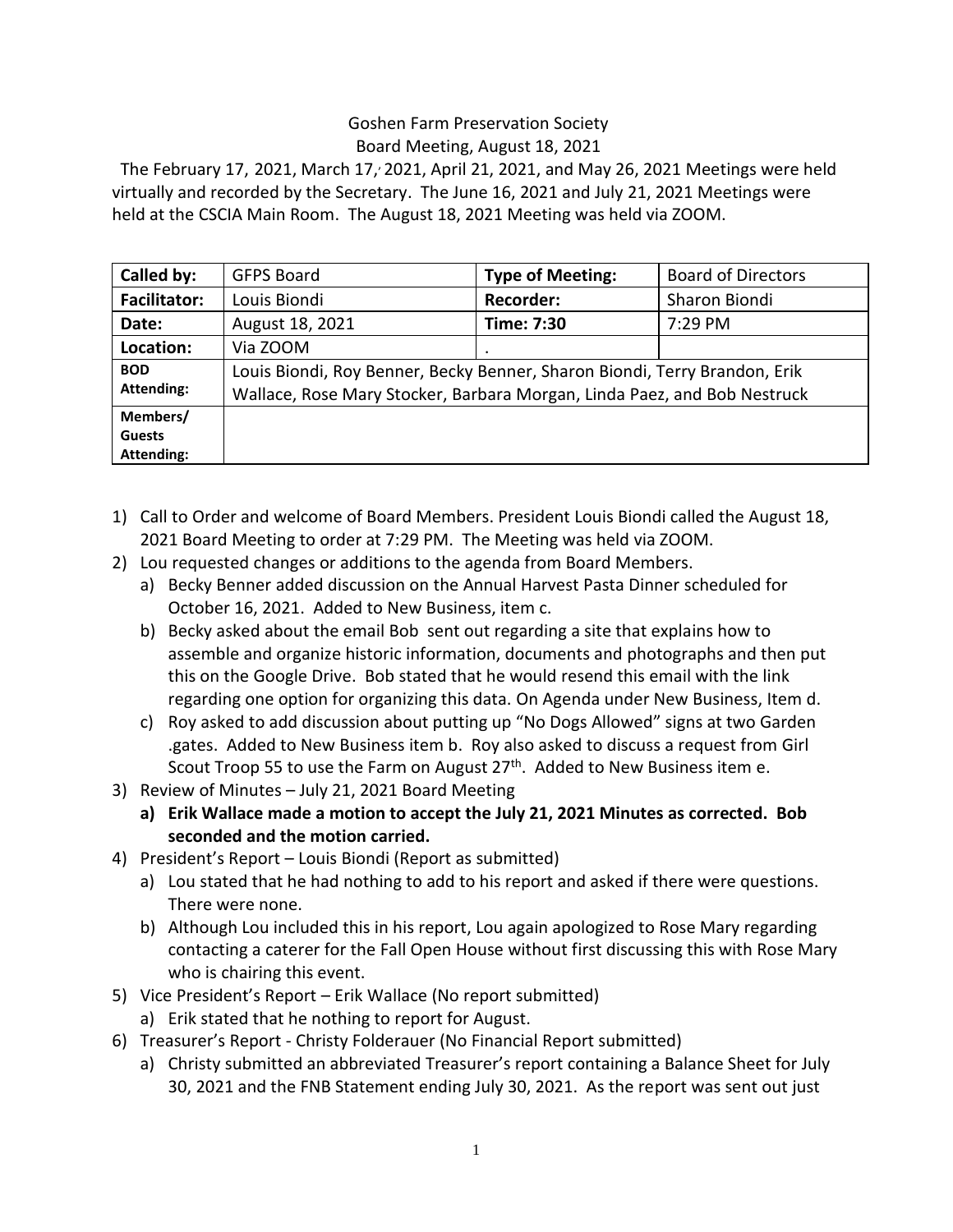prior to the Meeting, some Board Members had not seen the report and it was not discussed or approved. Christy joined the Meeting later, but we could not connect with her on Zoom.

- 7) Committee Reports
	- a) Building & Maintenance (Vacant)
	- b) Communications Barbara Morgan (Report as submitted)
		- i) Barb reported that she had given Shannon at Color Fire Media some changes for the Quarterly GFPS Newsletter and added the "Round-up" during the month of September at Cape Ace Hardware to benefit GFPS.
	- c) Educational Outreach Committee Terry Brandon (Report as submitted)
		- i) Terry stated that he had nothing to add to his report except that Zoey Fowlkes, who completed six three-hour work sessions in the Hoop House sponsored by the National Honors Society, was considering an internship with AA County Soil Conservation District. Terry gave Dean Cowherd (formerly of USDA/NRCS) Zoey's contact information to discuss an internship.
	- d) Events Erik Wallace (Report as submitted)
		- i) Erik reported that he is getting ready for the next concert on August  $27<sup>th</sup>$  which includes Membership Appreciation Night. He has sent out the Sign-up Genius for volunteers.
		- ii) Erik has also set up and will send out the Sign-up Genius for the August  $28<sup>th</sup> CSC$ Strawberry Festival GFPS Booth.
		- iii) Terry asked Erik about the bees. Erik reported that the bee keepers got about 100 pounds of honey from the hives (about half of what was removed in 2020) and have 50 jars of cream honey and 100 jars of regular honey. The jars will sell for \$10/jar. Lou recommended that we also sell honey at the Strawberry Festival. Erik agreed.
		- iv) Terry stated that he was asking about the bee swarms. Erik will work with Bob to inform the Sharing Gardeners about the swarms as they are usually the ones who see the swarms and ask about what they should do or who to inform. **(Action Item: 461-08-21)**
	- e) Financial Development Lou Biondi (Report included in President's Report)
		- i) Lou reported that he had gotten the paper work required for the MD 2020 Capital Grant Application delivered to Maryland Historical Trust. He had ordered 4 enlarged(14" x 20") copies of Amy Taylor's scale drawings from High Starr Copy and Print Services (\$5/copy). One was required by MHT, and he may need more for the grant process.
		- ii) Lou also spoke to Delegate Heather Bagnall about the possibility of having our MD 2020 Capital Grant extended for one more year. He will contact Senator Ed Reilly regarding the grant extension.
		- iii) Lou is meeting with David Weir at the Farm tomorrow morning at 8 AM. Anyone interested can attend this meeting regarding the Bora Care application and "sealing" the Farm House. Roy recommended that Lou bring one of the enlarged scale drawings of the Farm House for Dave Weir to refer to during the Meeting. Lou concurred.
	- f) Garden Bob Nestruck (Report as submitted)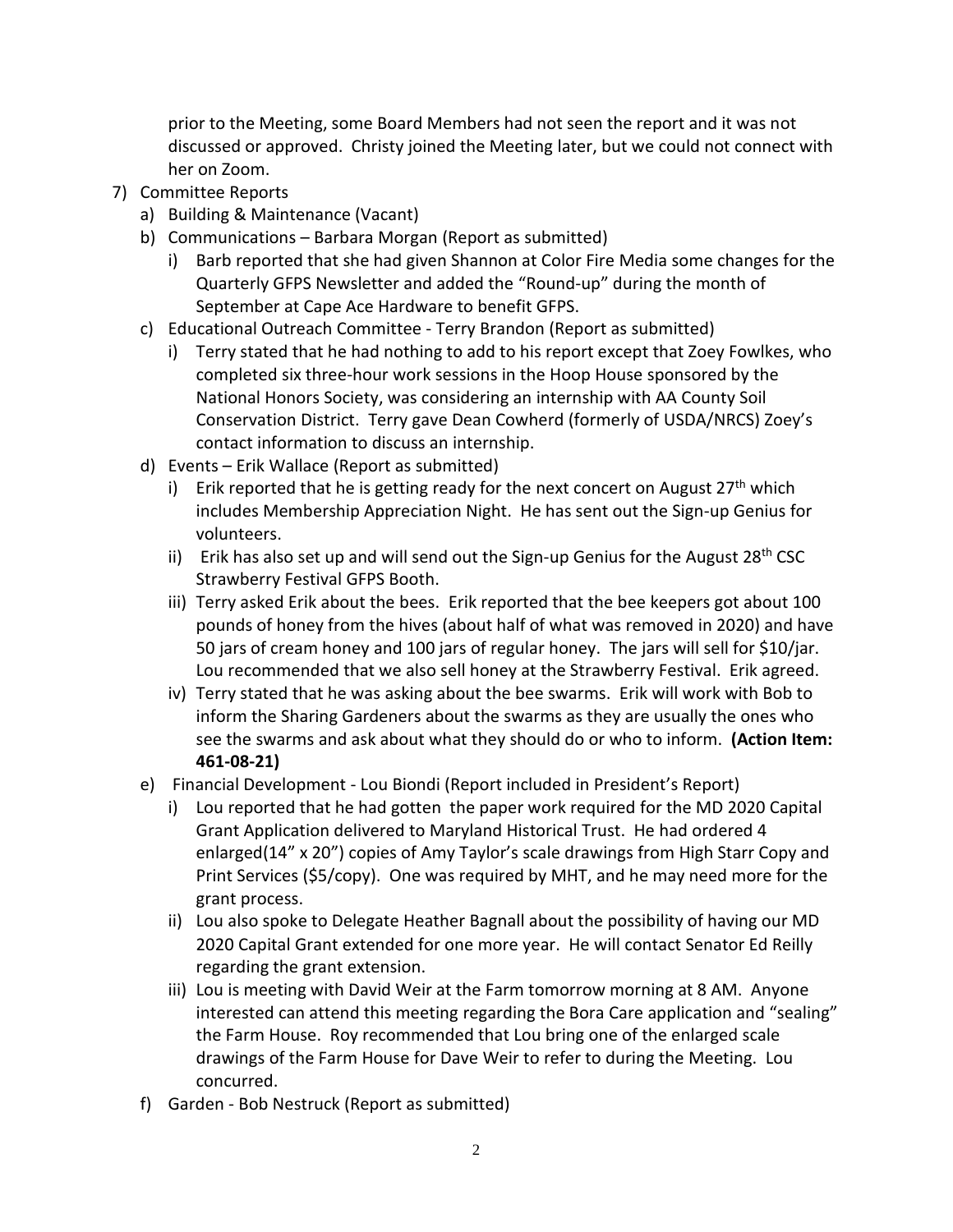- i) Bob updated the Board on those Garden plots that have not been attended this year. The Gardener, Barb Taylor, who rented plot 49 was in a car accident and was in physical therapy. She will be coming up to the Garden tomorrow to work with Bob on her plot. Plot 53 will be given to Member, Kathleen Finucane, who is on the waiting list. The Member who rented plot 56 is giving up that plot next year. Bob believes that we may have 3 plots available for next year.
- g) Grounds Roy Benner (Report as submitted)
	- i) Roy stated that he had nothing new to add to his report. He did however want to thank Susan Steel for her donation of a new cedar Bat House which Roy has mounted on the telephone pole just north of our paved parking lot.
- h) History & Research Scott Powers (No report submitted)
- i) Membership -Becky Benner (Report as submitted)
	- i) Becky was pleased to report that we have 207 Membership units as of August 18, 2021.
	- ii) Becky reported that she printed and attached the "Welcome to Goshen Farm" half sheet flyer to the tri-fold brochures and put them in the tube at Site 1 and on the bulletin board by the Colonial Kitchen Garden.
- j) Members at-large
	- i) Linda Paez reported that Janet Budzyna, an experienced docent who is interested in participating in Goshen Farm's Docent Program will not be able to participate in the Fall Open House as she has previous commitments. She attended a tour of the Goshen Farm House with Linda and would like to have another tour with Roy to learn more details about the history of Goshen Farm and the Farm House itself. Janet Budzyna would like to accompany some of our Board Members when they give tours to visitors and then she would like to create her own tour. Erik suggested that once Janet has created her own tour and done this several times, he would like to video tape her costumed tour for Facebook Live.
	- ii) Linda also reported that she attended the Alex Haley Day celebration in honor of his 100<sup>th</sup> birthday held at City Dock on Saturday, August 14th. One of the presenters was an African American woman who was a reenactor. She was interested in Goshen Farm's program on enslaved people. (The development of this program is ongoing starting with the completion of the Henson–Hall Slave Garden named after slaves, Jack Henson and Nace Hall. Gathering information on the 11 enslaved people who were on the Farm in the mid-1800s continues.) Linda gave the reenactor her contact information and is waiting to hear from her.
	- iii) Linda reported that she got back to Tresa Ballard who is charge of the Center for Service Learning at AACC. Tresa stated that GFPS had had a contract with her in the past. Terry recalled that we had started to develop a relationship with Tresa Ballard and were in touch with a biology student who was interested in an internship. This internship did not materialize and GFPS did not pursue this contract with Tresa Ballard. Tresa Ballard stated that she still has this contract with GFPS and will send out requests for interns this fall when the college resumes classes. Ms. Ballard will be in touch with GFPS regarding the response.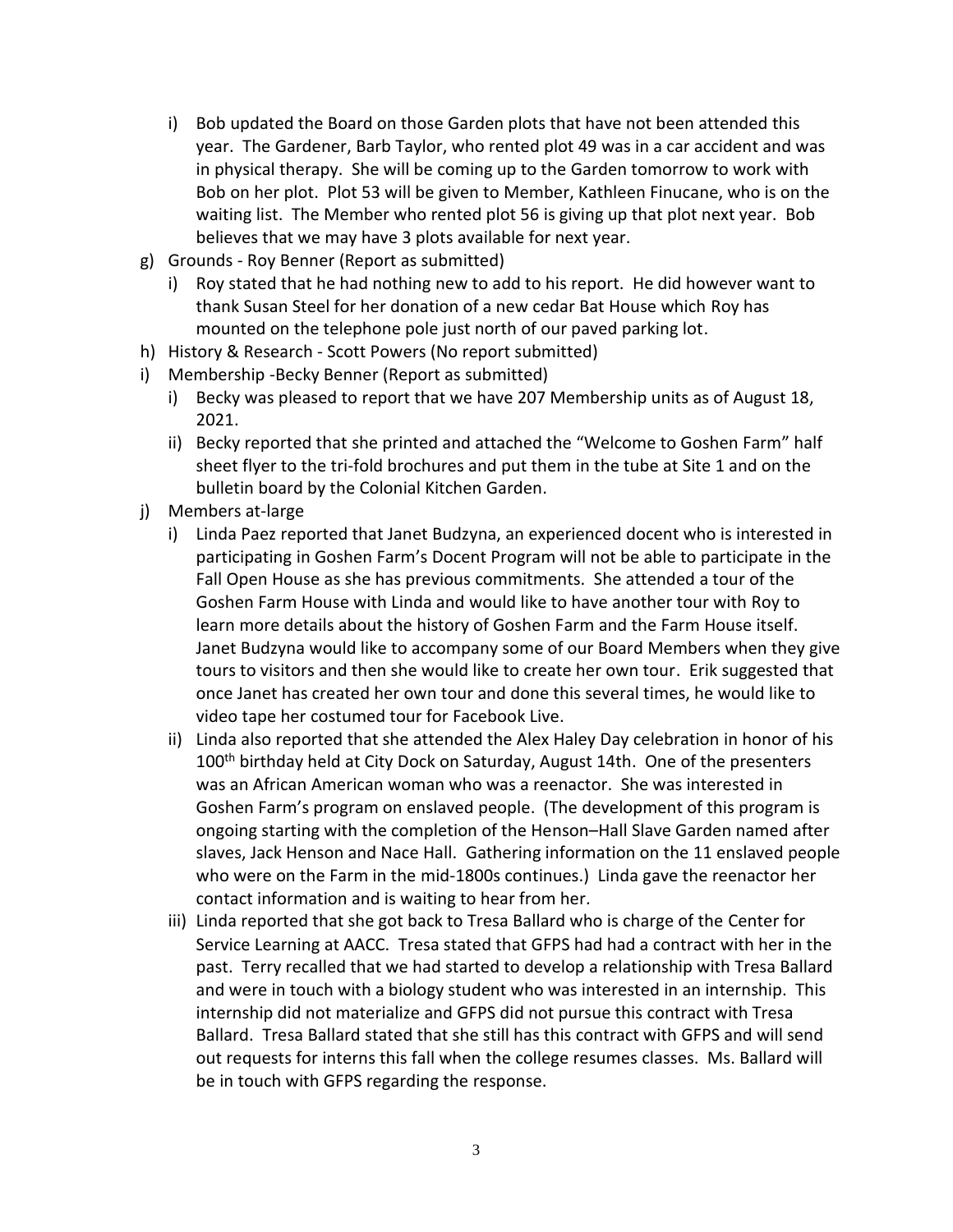- iv) Last, Linda reported that one of the Members she had brought in to GFPS, Terri Saylor, is a retired historian and archivist and is interested in the Docent Program that is in the planning stage.
- 8) Review of Action Items and Recurring Action Items
	- a) (**Action Item: 457.07.21 ) and (Action Item:446-04-21)** were completed by Becky**.** (Potential new Membership categories were: Student, Limited Use, Nonprofit, Commercial, and Corporation.)
	- b) Secretary will keep this in as a reminder for the Treasurer until the Board knows that this has been verified by the Treasurer. As relates to completed **(Action Item: 453-05- 21),** Lou reminded Christy that based on his research, GFPS's Treasurer will need to File a **Maryland Annual Update of Registration Form by April, 2022** but no later than August 2022 as we will have met the \$25,000.00 threshold when GFPS files taxes for 2021. Additional forms may need to be filed. A call to Charities and Legal Services Division at 410-974-5534 to verify this is recommended. The email is [dlcharity\\_sos@maryland.gov](mailto:dlcharity_sos@maryland.gov).
- 9) On-going Business
	- **a)** Discussion and vote on proposed **Policy for the Use/Rental of Goshen Farm Land and Facilities**
		- i) Lou started the discussion on our proposed policy and stated that when he reviewed the draft policy, there were issues he feels that were not thoroughly addressed or addressed at all. For example, when he reviewed use or rental, he realized the GFPS Board did not fully address "serving food or alcohol". He realized that while his language on serving alcohol was not as tight as the Addendum to our lease with AACBoE, we had nothing in the policy or application about getting the liquor license and the fact that GFPS must get permission in advance for selling or serving alcohol. Lou feels that if it is a gathering where they are not selling liquor, we still must get prior permission from the BoE. He has attached the Addendum to our Lease Agreement to our Use/Rental Policy for clarification. This was the major change and Lou included all of Becky's edits in the policy draft he is presenting tonight. Becky also noted we need another form for vendors. Lou suggested a form similar to what CSCIA Strawberry Festival Committee uses for venders at the Strawberry Festival.
		- ii) When reviewing the draft policy, there were concerns about the use of the word "Board" as there is reference to the GFPS Board, the Board of Education and the Board of License Commissioners. This was rectified and will be clear in the final policy.
		- iii) Erik moved that the Board accept the Policy for the Use/Rental of Goshen Farm Land and Facilities with the modifications discussed tonight and understanding that an Exhibitor/Vendor Participation Agreement form needs to be created. Bob seconded. The motion carried.
	- b) Wine Tasting
		- i) Through emails, the Board agreed to cancel the Wine Tasting Event but continue the raffle until the Fall Open House when the winning tickets are drawn.
	- c) Member Appreciation Night Concert.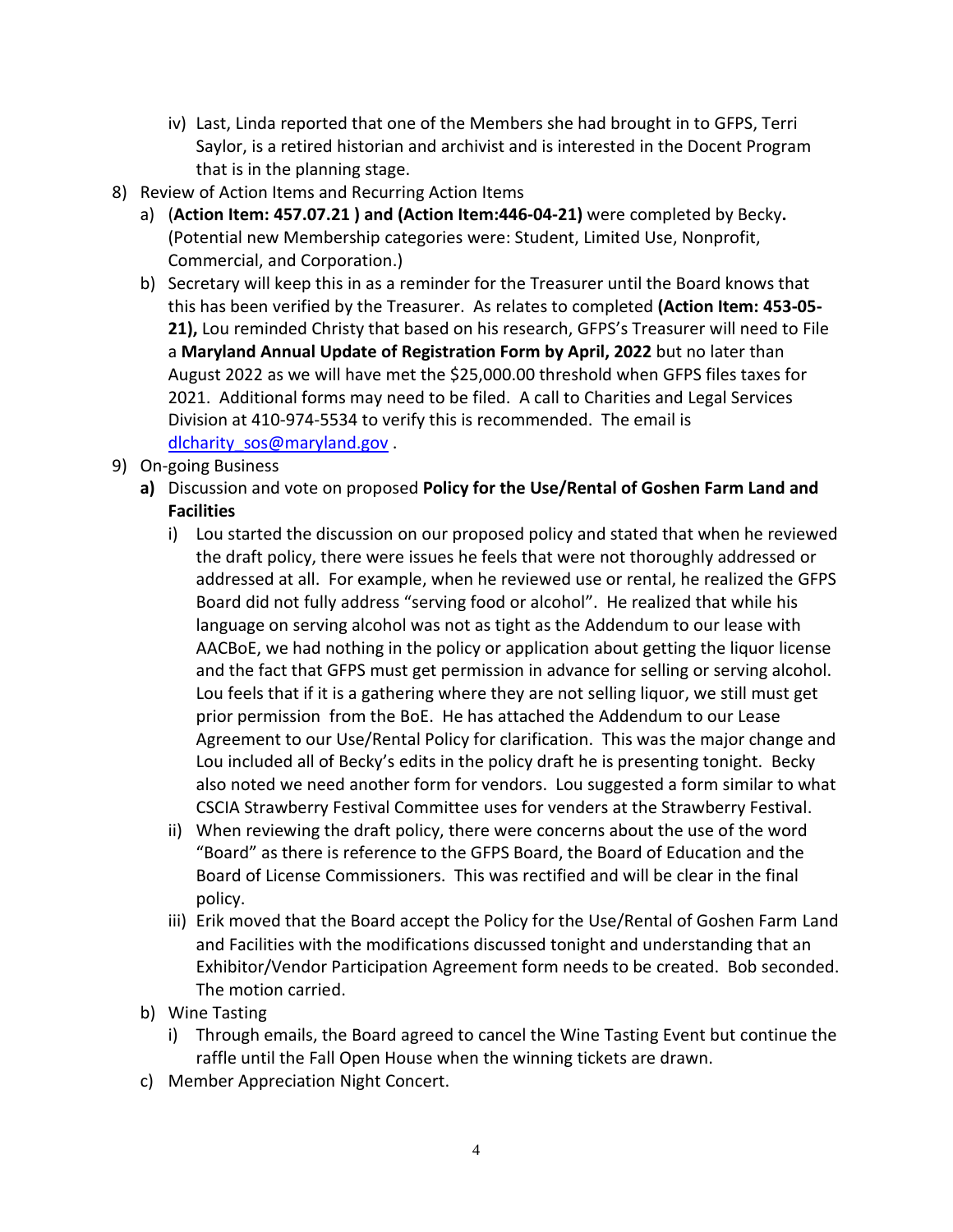- i) Lou suggested that we not sell raffle tickets at the concert. This might take donations away from the two bands that will be playing at the concert. We will be selling pizza, water, carbonated drinks and honey.
- d) Fall Open House and COVID-19/Delta Variant Issues
	- i) Fall Open House Chair, Rose Mary Stocker described Presenters for the Open House. Dean Cowherd will do a presentation at 11am at the Soil Health Pit, Dick Arnold, the Monarch Butterfly Whisperer will be present from 10am – 4pm and will do a presentation at 1pm. Tim Tumelty will do one or two drone presentations called "Eye in the Sky", Liz Smith of Raptor's Eye will be there from 10am – 2:30pm, and the Broadneck Library will have a table from 10am – 3pm and do children's activities. Larry Jennings will do talks at the Shallow Water Wildlife Pond, Terry will do talks at the Hoop house, Bob will do talks at the Sharing Garden, and Tracy will do talks at the Henson-Hall Slave Garden. Rose Mary also contacted Michael Buchet to see if he would do his Goshen Farm History slide presentation. Michael will get back to Rose Mary on this.
	- ii) Rose Mary asked Erik if **all** GFPS Members will be notified of volunteer slots through Sign-up Genius. Erik asked Rose Mary to send him the jobs, the number of volunteers needed and the time slots. He will do his best with the help of Barbara to get this out to all Members. (Becky may need to give him the emails of the most recent Members who may not be on Color Fire's list yet.)
	- iii) Rose Mary also will have a schedule and map of vendors/presenters handout for attendees. Lou offered to print this handout if Rose Mary sends this to him.
	- iv) The issue of holding indoor Farm House Tours was discussed. Erik suggested we put QR codes on the handout. People would be able to access the video tour that Roy gave for the virtual Spring Open House. Other ideas were discussed. Erik will upload the Facebook Live links (Sharing Garden, Shallow Water Wildlife Pond, Apiary, Hoop House and Farm House Presentations), create QR codes and put them on the Open House Schedule/Map. Lou asked for a "sense of the Board" that we not hold indoor tours of the Farm House. The Board does not want indoor tours of the House at this event.
	- v) Terry asked about the port-a-potty. We will have liquid sanitizer and antiseptic wipes at the table by the port-a-pot and a can of Lysol Spray inside the port-a-pots. Lou and Sharon will provide the Lysol Spray. The Board approved renting a second ADA port-a-pot. Roy will contact Statewide Septic and order one.
	- vi) Rose Mary stated that the volunteer food servers will be masked and gloved. They alone will place a foil sheet on the plate, a roll then the filling and the condiments. The foil will be rolled up and the plate handed to the customer. This will be safer.
	- vii) Erik will investigate QR Codes for the various permanent attractions and/or links to Facebook Live.
	- viii)Last, Rose Mary asked about the children's activities that we have had at past Open Houses. It was decided that with many children handling the same toys and games that this would be unsafe with the risk of COVID-19 and the Delta Variant, and we would not have games available.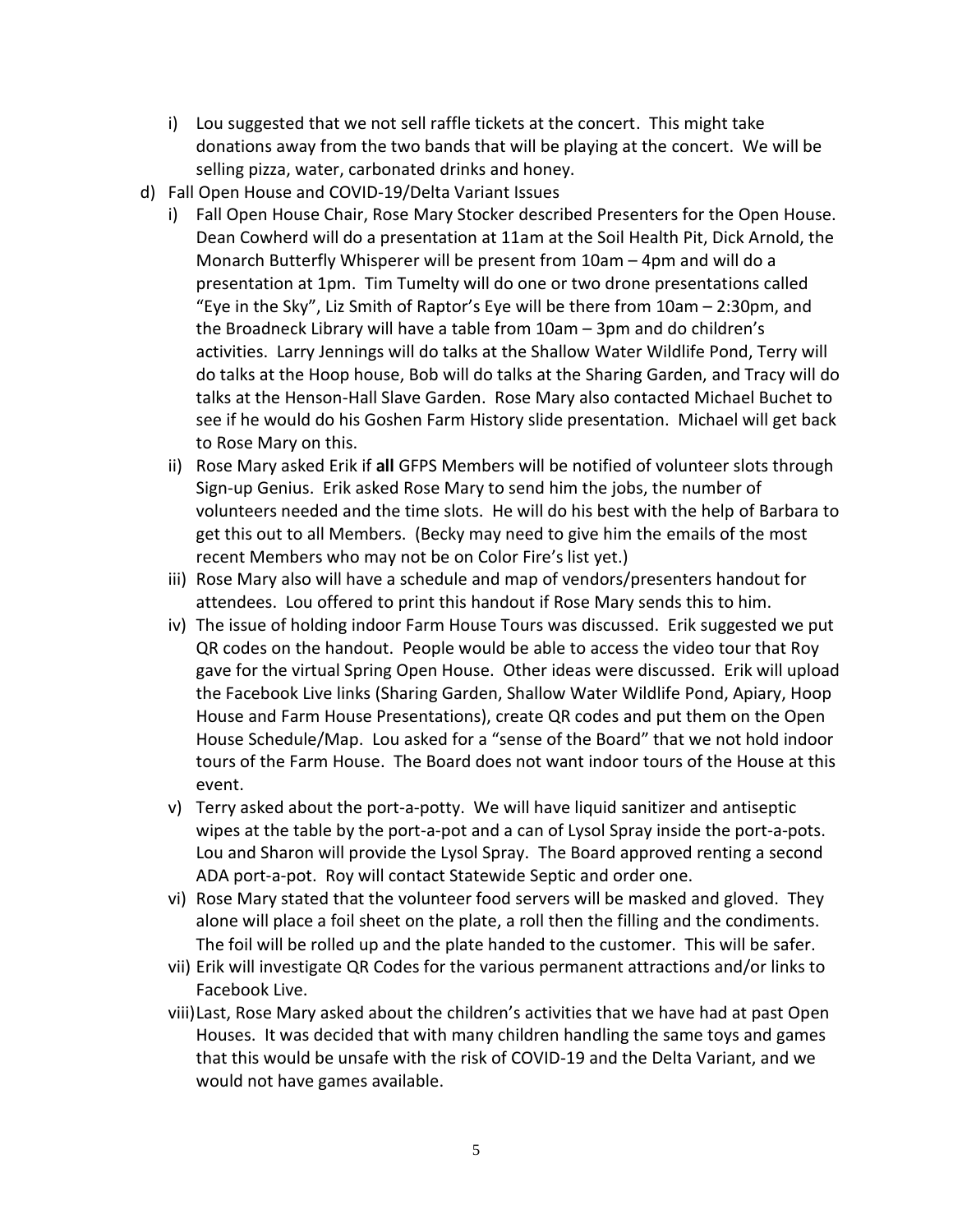- ix) Sharon asked about using the Square at the Open House Sales Table. Erik has several Squares that he will lend us and make sure that the people at the sales table have the up-graded phone needed to process the sales. The Square needs to be checked and updated for items (honey, memberships, Tee shirts, sweatshirts, and pricing for tickets for food items).
- e) The next Board Meeting on September 15th will be on ZOOM.
- 10) New Business
	- a) Sealing the Farm House by Dave Weir
		- i) Discussion of contracting to have the Farm House properly sealed against weather and wildlife. Lou asked if he should contact contractor Dave Weir regarding the Bora Care application to determine if he will do it, what is involved and the cost. He will also ask about the sealing of the Farm House from weather. **(Action Item: 458-07- 21)**
		- ii) Lou, Becky, Roy and Linda met with Dave Weir at the Farm on August 19th**. Lou would like wordage regarding Dave's costs for the above work and a formal contract added to this Action.**
	- b) "No Dogs Allowed" signage on the Sharing Garden and the Henson-Hall Slave Garden
		- i) Roy has installed "No Dogs Allowed" signs on both Gardens. Linda asked if Roy could add a sign that has a dog in a circle with a diagonal line through the dog (for those who may not speak English). **(Action Item: 461-07-21)**The Board agreed that Barbara should send out a Facebook post stating that dogs should be on leashes and no dogs are allowed in the Sharing Garden and Henson-Hall Slave Garden. **(Action Item:462-08-21)**
	- c) Harvest Pasta Dinner
		- i) Becky is concerned that there has been no email information on the planning for this. Bob stated his reasons for not wanting to hold the dinner this year. The Board concurred – GFPS will not hold the Harvest Pasta Dinner on October 16, 2021. Becky wanted to make sure that GFPS send a check to Gloria Dei! Church for \$150.00 as a "good faith" donation as we will not be renting the church hall this year. **Linda Paez made a motion that we send a donation check for \$150.00 to Gloria Dei! Church**. **Erik seconded. The motion carried**. Bob will contact Pat Furgurson to make sure he has not contacted the Irish Restaurant Company and will contact Gloria Dei! to let them know we are cancelling the dinner and deliver the donation check. Bob will also send a letter to Michael Galway and Anthony Clarke, co-owners of the Irish Restaurant Company to thank them for their years of support for Goshen Farm and let them know we have cancelled the Harvest Pasta Dinner due to COVID-19 and the Delta Variant. **(Action Item: 463-08-21)**
		- ii) Lou will reach out to Karen Bailey to discuss a fundraiser with the Irish Restaurant Company similar to what we did last year with the carry-out dinners from Galway Bay, but this time see if we can do this at Brian Boru's in Severna Park around the time we would have held the Harvest Pasta Dinner. **(Action Item: 464-08-21)**
	- d) Taxonomy for archiving GFPS historical documents, information, and photographs
		- i) Becky stated that at our last discussion on archiving, Bob agreed to check with the Maryland State Archives and get some guidance on this process. Bob stated that he